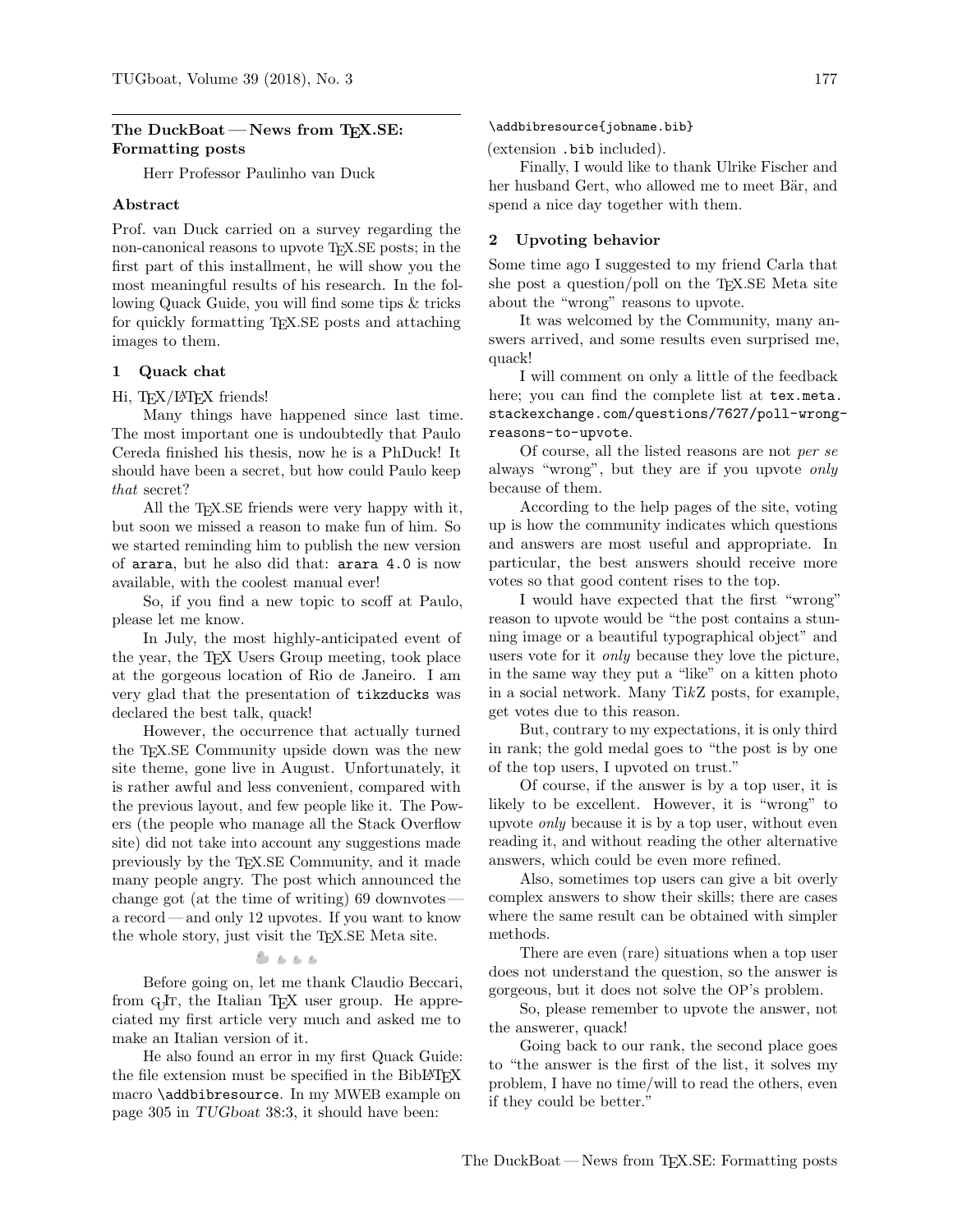<span id="page-1-2"></span>

Figure 1: Formatting toolbar buttons

It is also likely that the first answer gets more votes than others simply because every time an answer is added the post goes on the Top Questions list. Indeed, "the post is in the top charts" is "wrong" reason no. 7.

I would add that timing matters on many occasions, for example, an answer posted when it is evening in Europe surely earns more reputation than one posted when it is afternoon in Honolulu (sorry for Hawaiian (LA)T<sub>F</sub>X friends, maybe it is a punishment because they cook pineapple pizza).

Reason no. 4 is one which I find it difficult to call "wrong": "the post has some duck-related content." I know it could be unbelievable, but there are users who hate ducks, there are also users who eat ducks, I have to pay attention, quack!

Some time ago the duck mania reached a peak, and every time you entered our chat you saw a TikZ ducks picture; hence some users got bored of it.

Now the situation is quieter, so feel free to use the new package duckuments<sup>[1](#page-1-0)</sup> (by Jonathan P. Spratte, alias Skillmon, one of our best users) or the new example-image-duck when you build your MWEs.

Recently also marmots (after the nickname of our speediest TikZ expert) have caught on, and they have their own package  $\texttt{tikzmarmots}.$ <sup>[2](#page-1-1)</sup> We are also waiting for tikzlings, the new TikZ collection of animals and beings.

گ د د د

Anyway, remember that upvoting is important because it is the way to show best answers to future users and to thank people who posted them, quack!

# 3 Quack Guide No. 3 How to format a post in TEX.SE

This time my Quack Guide does not strictly concern L<sup>A</sup>TEX, but TEX.SE.

I will try to explain how to format a post on our site and attach an image to it. A very special reader of mine (Peter Wilson) asked me to treat this topic, and how can I not please my readers?

# 3.1 Formatting the text of the post

TEX.SE uses Markdown, a very simple markup language. Table [1](#page-2-0) shows the formatting basics.

The more common "commands" also have buttons in the formatting toolbar placed above the body frame of your post, see Figure [1,](#page-1-2) and some shortcuts, listed in Table [2.](#page-3-0)

To apply them, just select the text you want to italicize/bold/etc. and press the specific button or its keyboard shortcut. Please note that the button and the shortcut for formatting code work both for inline code and code blocks.

 $2.2.2.2$ 

Unfortunately, TEX.SE does not allow you to attach a .tex file. The quickest way to add your MWE is to copy it from your editor, paste it in the body frame of your post, select it and press  $|Ctrl| + | K |$ or click the curly brackets button.

On the other hand, adding links is allowed. If the link refers to another question from TEX.SE, you can simply copy-paste it, and its clickable title will automatically appear.

For the other links, to make them more readable than the simple site address, you can put a description within square brackets and the url within parentheses:

# [<link description>](<url>)

The description will appear in red, as a clickable link. The same result can be obtained with reference-

style links:

[<link description>][<urltag>]

putting the tag resolution after an empty line:

[<urltag>]: <url>

The tag can be a number or a word.

<span id="page-1-0"></span> $<sup>1</sup>$  <ctan.org/pkg/duckuments></sup>

<span id="page-1-1"></span><sup>2</sup> <ctan.org/pkg/tikzmarmots>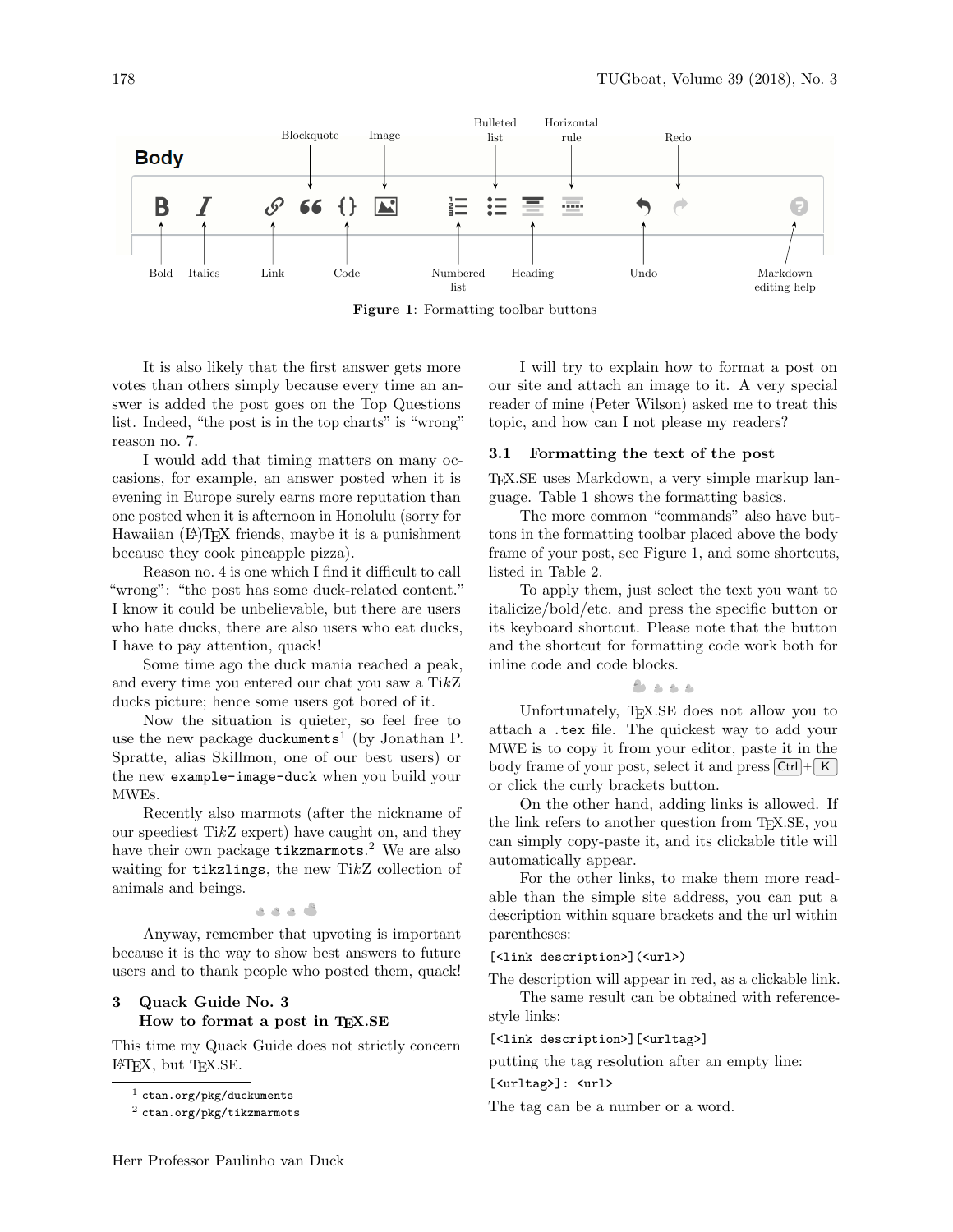<span id="page-2-0"></span>

| Markdown syntax                                                                                                                 | Result                                                                                                                                               |
|---------------------------------------------------------------------------------------------------------------------------------|------------------------------------------------------------------------------------------------------------------------------------------------------|
| Use _one_, __two__ or ___three___ underscores<br>or asterisks to get *italics*, **bold** or<br>***bold italics***.              | Use <i>one</i> , <b>two</b> or <i>three</i> underscores or asterisks to get<br><i>italics</i> , <b>bold</b> , or <b><i>bold</i></b> <i>italics</i> . |
| For `inline code` use backticks.<br>Indent four spaces (after an empty line) for:                                               | For inline code use backticks.<br>Indent four spaces (after an empty line) for:                                                                      |
| <sub>⊔⊔⊔⊔</sub> Code<br>$_{\text{L}}$ $_{\text{L}}$ $\text{blocks}.$                                                            | Code<br>blocks.                                                                                                                                      |
| Add two spaces <sub>uu</sub><br>at the end of a line to have a linebreak.                                                       | add two spaces<br>at the end of a line to have a linebreak.                                                                                          |
| Leave an empty line for a new paragraph.                                                                                        | Leave an empty line for a new paragraph.                                                                                                             |
| For bulleted lists, leave an empty line and:<br>- use a minus sign<br>+ or plus sign<br>* or an asterisk.                       | For bulleted lists, leave an empty line and:<br>$\bullet$ use a minus sign<br>$\bullet$ or plus sign<br>• or an asterisk.                            |
| For a numbered list, leave an empty line and<br>type:<br>$\mathbf{u}^1$ . a space<br>$\Box$ 2. a number<br>$\Box$ 3. and a dot. | For a numbered list, leave an empty line and type:<br>1. a space<br>2. a number<br>3. and a dot.                                                     |
| Add $a > to$ the beginning of any line<br>> to create<br>> a blockquote.                                                        | Add $a >$ to the beginning of any line<br>to create a blockquote                                                                                     |
| Underline text to have<br>First Header<br>============                                                                          | Underline text to have<br><b>First Header</b>                                                                                                        |
| Second Header                                                                                                                   | <b>Second Header</b>                                                                                                                                 |
| . _ _ _ _ _ _ _ _ _ _ _ _<br>or use #<br># First Header<br>## Second Header<br>### Third Header                                 | or use $#$<br><b>First Header</b><br><b>Second Header</b><br>Third Header                                                                            |
| Leave an empty line and type                                                                                                    | Leave an empty line and type                                                                                                                         |
| to get a horizontal rule.                                                                                                       | to get a horizontal rule.                                                                                                                            |

 ${\bf Table~1:}$  How to format the text of a post on TEX.SE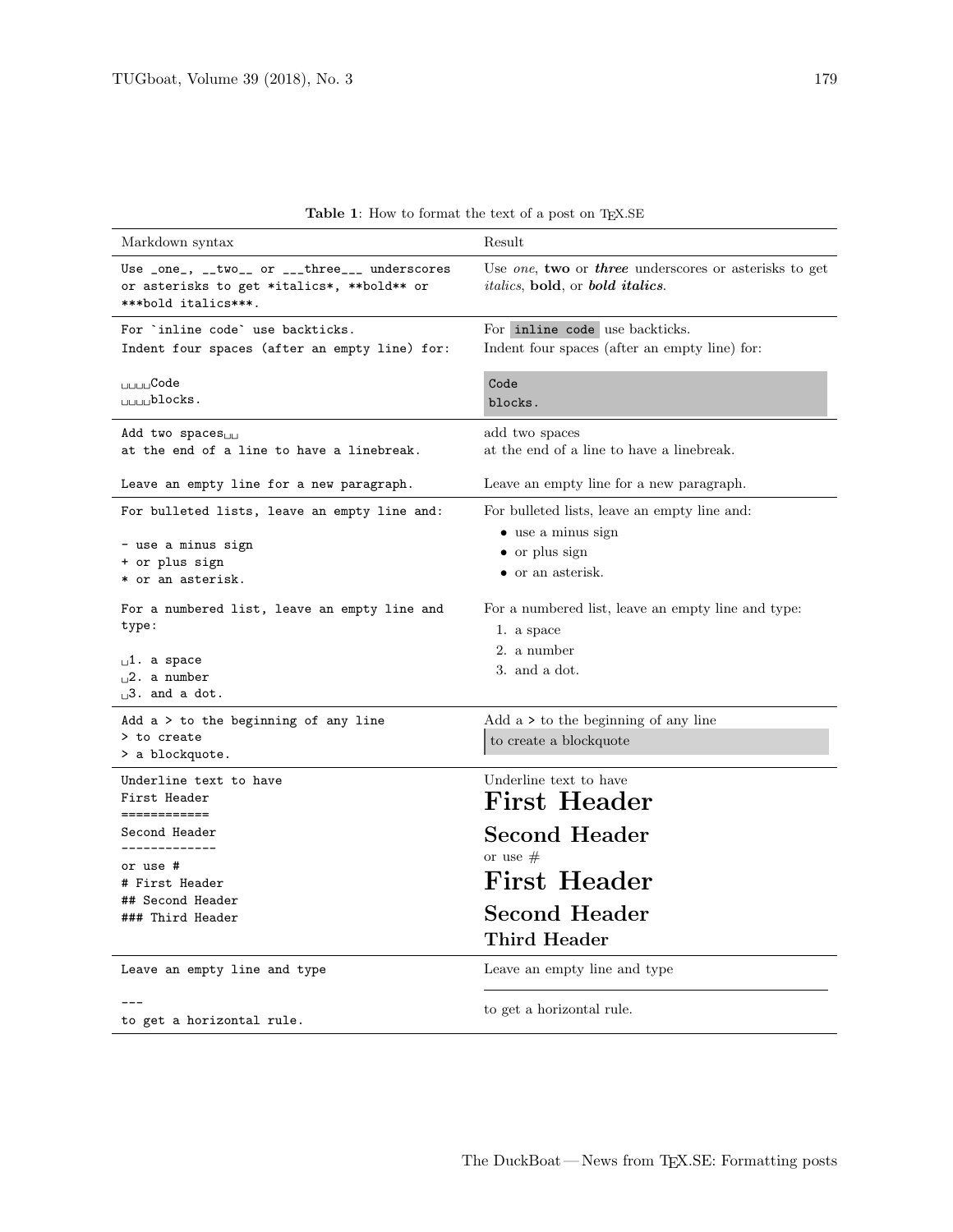| Description          | Shortcuts             |
|----------------------|-----------------------|
| <b>Italics</b>       | $Ctrl \mid \mid \mid$ |
| Bold                 | $Ctrl + B$            |
| Code                 | $ Ctrl  +   K  $      |
| <b>Bulleted</b> list | $Ctrl  +   U$         |
| Numbered list        | $Ctrl \mid + \mid O$  |
| Heading              | $[Ctr] + [H]$         |
| Horizontal rule      | $Ctrl \mid R$         |
| Link                 | $Ctrl + L$            |
| Image                | Ctrl                  |

<span id="page-3-0"></span>Table 2: Formatting shortcuts on TEX.SE

The following three examples all give as a result the clickable word CTAN:

[CTAN](https://www.ctan.org/)  $[CTAN]$  $[1]$ [CTAN][ctan]

```
[1]: https://www.ctan.org/
[CTAN]: https://www.ctan.org/
```
For images, it is the same but with a ! at the beginning:

```
![<image description>](<image url>)
![<image description>][<imgtag>]
```
### [<imgtag>]: <image url>

Of course, usually you do not have a url for your image, but no need to worry about that, the Stack Exchange network has an image hosting platform via <imgur.com>.

To upload your image, just press the specific toolbar button or  $\boxed{\mathsf{Ctrl}} + \boxed{\mathsf{G}}$ , and drag and drop it or click to select it from your computer path. Remember the maximum loadable size of the image is 2 MiB.

The problem is T<sub>EX</sub>.SE does not allow you to attach a .pdf file; you have to somehow transform your output into .png, .jpeg or another uploadable format. We will see how to do it in the next subsection.

گە دەك

Returning to the formatting methods, a limited subset of HTML syntax can also be used, Table [3](#page-3-1) shows some examples. Note that superscript or subscript text can be used for a whole sentence if you want to write it in a smaller font size.

A useful trick is to put an empty comment: <!> within two empty lines to separate a list and a code block, otherwise, Markdown does not understand where the list ends and the code begins and makes a mess.

$$
c_1, c_2, c_3 \in \mathcal{C}
$$

<span id="page-3-1"></span>Table 3: Examples of HTML syntax allowed on TEX.SE

| HTML syntax            | Result                   |  |
|------------------------|--------------------------|--|
| <kbd>Ctrl</kbd>        | Ctrl                     |  |
| <sub>subscript</sub>   | subscript<br>superscript |  |
| <sup>superscript</sup> |                          |  |
| <s>cancelled</s>       | eancelled                |  |

The syntax of Table [1](#page-2-0) does not work in titles of questions; they cannot be formatted, and must be written in plain text only.

In comments, you can use only bold, italics, inline code and links. The rest is not supported, but you can contact the users who commented before you by writing @username. This way of pinging, on the other hand, does not work in posts.

ی د د د

For more info, please look at the TEX.SE help page: <tex.stackexchange.com/help/formatting>.

#### 3.2 Creating the image to attach

Now let us see how to create an uploadable image format starting from our .pdf file.

If only a little piece of your document is needed, such as a mathematical formula, a TikZ picture, or a small table, the quickest way is just to make a screenshot and crop the image with some graphics editor, or copy only a subrectangle of the screen and save it as an image. The way to do these depends on your operating system.

You can also transform your .pdf into a .png file, and crop it, via <imgur.com>, even without an account. From the home page of that site click on "New post", upload your .pdf, choose "Edit image" from the drop-down menu which appears if you pass the cursor over your uploaded image, crop it, save it and then download your .png by choosing "Download image" from the same drop-down menu.

For cropping, there is also the tool pdfcrop, included in your TEX distribution. This calculates the bounding box of each page of your document and generates an output PDF file with margins removed. It could be useful to add \pagestyle{empty} to your MWE to switch off page numbering, if page numbers are not relevant for the post topic.

Another very easy tool included in your distribution, pdftoppm, converts PDF files to color image files in Portable Pixmap (PPM) format, grayscale image files in Portable Graymap (PGM) format, or monochrome image files in Portable Bitmap (PBM) format.